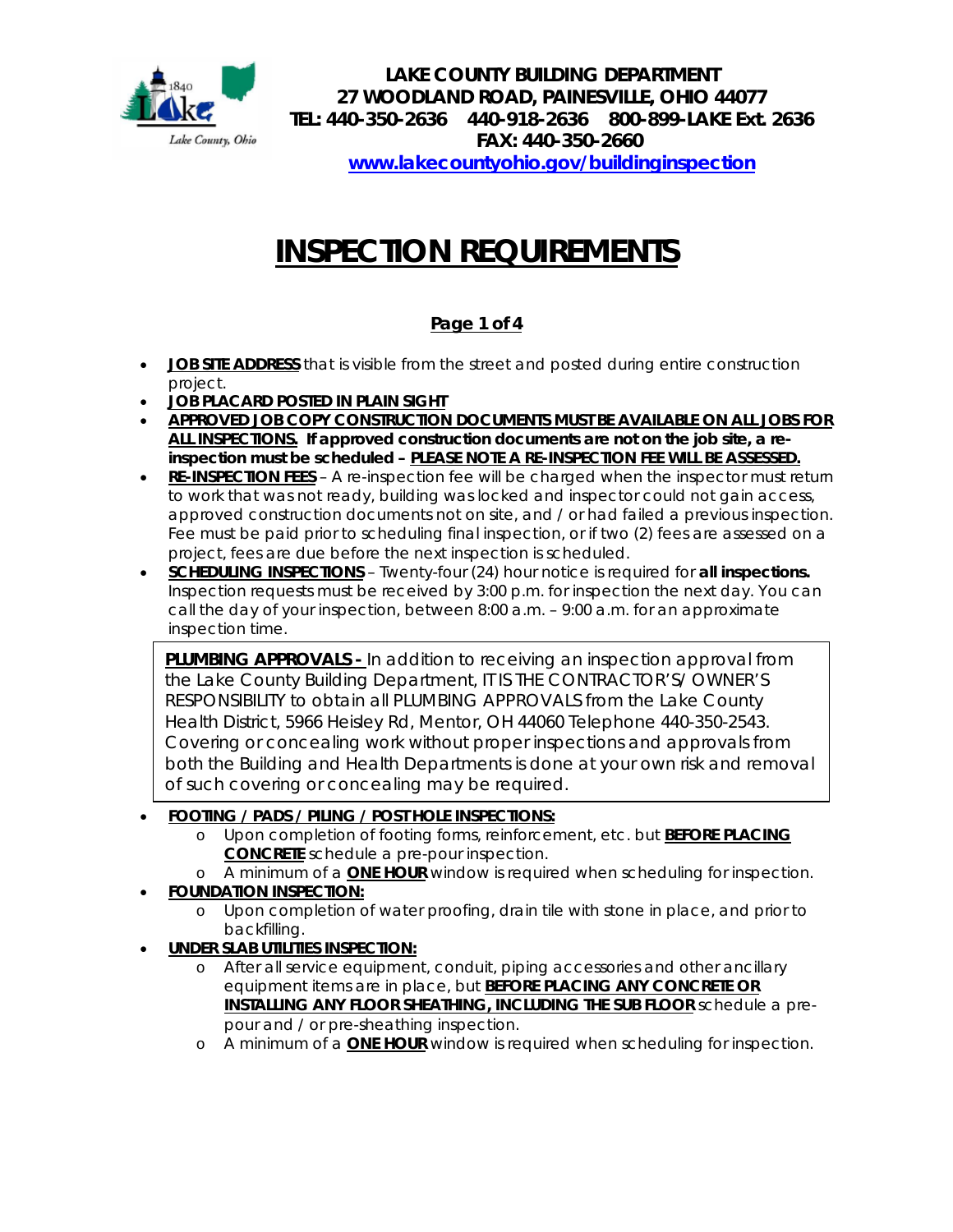## • **CONCRETE SLAB:**

- o Upon completion of insulation, vapor barriers, mesh, re-inforcement, etc. but **BEFORE INSTALLING CONCRETE** schedule a pre-pour inspection.
- **UNDERGROUND ELECTRIC, MECHANICAL, GAS PIPING, Etc. INSPECTION:**
	- o After complete underground installations of all electrical conduit, ductwork, hydronic piping, fuel gas piping. *Note: for electrical conduit and gas piping installations it is only necessary to leave three feet of each end of the trench open for inspection; on connections over 100 feet in length the middle portion of the trench will also need to be left open for inspection.*

## • **MASONRY FIREPLACE INSPECTION:**

o To be inspected at the top of smoke chamber when first flue tile is set and smoke chamber parged.

## • **ROUGH-IN INSPECTIONS:**

- o All additional permits must be on file (electrical, mechanical, gas piping, etc.)
- Rough-in inspection compliance approval for framing / structure, electrical, mechanical, gas piping, pre-fabricated fireplaces and any other essential components relevant to the overall construction in any area, is required before concealment.

#### **In addition to the approved construction documents, the following items listed below must be on site for the framing inspection:**

- Roof truss design drawings (depiction of each individual truss), and the truss layout drawing.
- Manufacturer instructions for:
- Factory made fire places (prefab)
- Corrugated stainless steel tubing (CSST) (Manufacturer's instructions for other equipment or appliances as required)
- **ELECTRICAL:** Complete electrical rough-in with all splicing in boxes ready to receive devices.
- **MECHANICAL**: Complete mechanical installations including all ductwork, fuel gas piping equipment and electrical connections. Heat pipes in concrete slab to be inspected prior to pouring concrete.

**PLUMBING APPROVALS -** In addition to receiving an inspection approval from the Lake County Building Department, IT IS THE CONTRACTOR'S/ OWNER'S RESPONSIBILITY to obtain all PLUMBING APPROVALS from the Lake County Health District, 5966 Heisley Rd, Mentor, OH 44060 Telephone 440-350-2543. Covering or concealing work without proper inspections and approvals from both the Building and Health Departments is done at your own risk and removal of such covering or concealing may be required.

# **ENERGY EFFICIENCY – INSULATION INSPECTION:**

- o After all rough inspections and any other work that may be concealed have been inspected for compliance.
- o Insulation is completely installed but prior to placement of any drywall or other covering.
- o Inspections shall include, but not limited to, inspections for envelope insulation R and U value, fenestration U value, duct system R value, and HVAC and water heating equipment efficiency.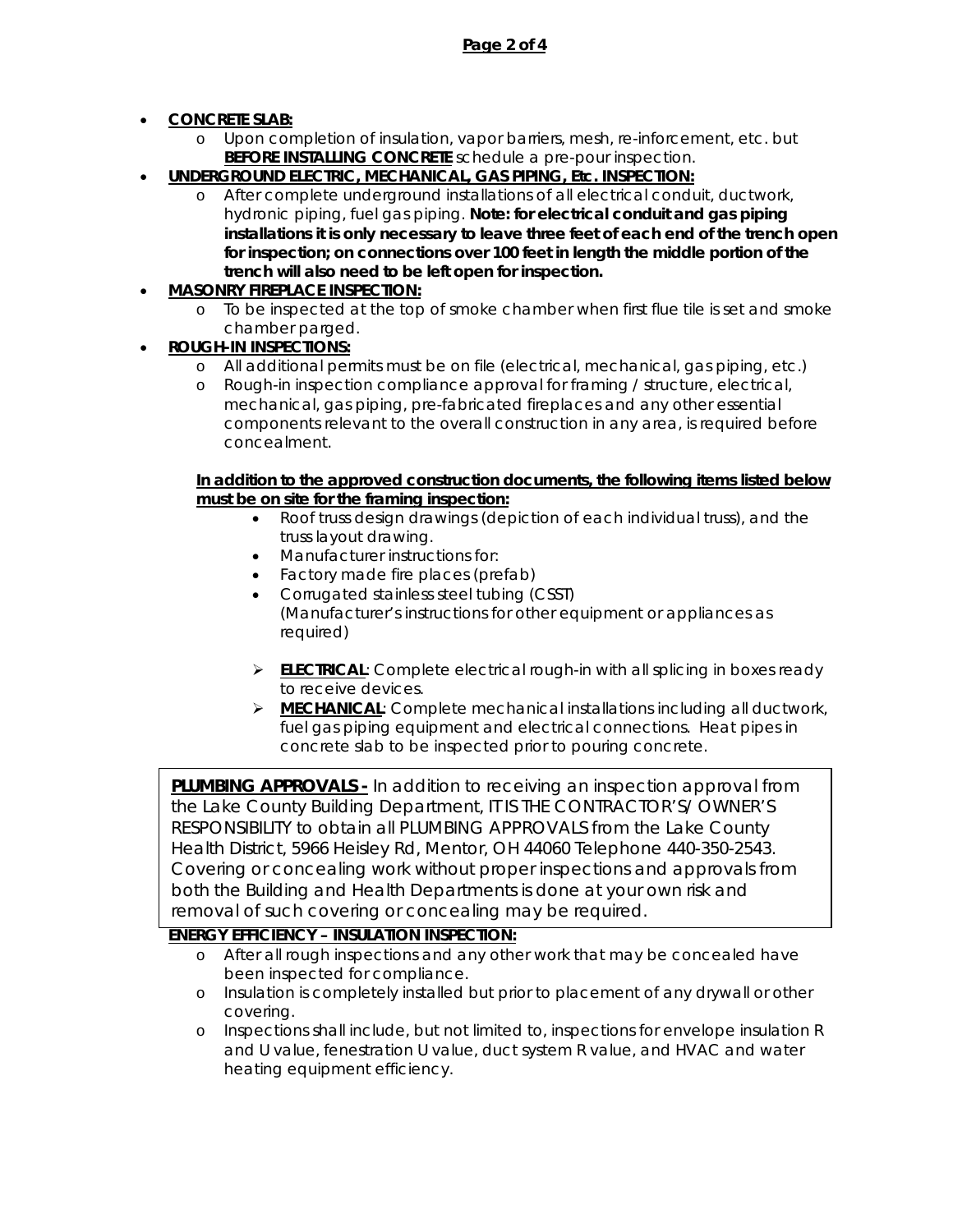#### **Page 3 of 4**

## **FIRE RESISTANCE RATED CONSTRUCTION INSPECTIONS:**

- o Protection of joints and penetrations in fire-resistance-rated assemblies shall not be concealed from view until inspected for compliance.
- o After all wallboard is installed and before wallboard joints and fasteners are taped and finished.
- **ELECTRICAL SERVICE INSPECTION:** (Temporary or Permanent)
	- o **Temporary Power Pole** prior to utility company hook up.
		- o **Permanent Electrical Service** When main panel is installed and grounding is complete with cover off prior to utility company hook up.
		- o **Service Underground** When wire / feeder, direct burial warning ribbon and conduit (if required) has been installed. *Note: it is only necessary to leave three feet of each end of the trench open for inspection; on runs over 100 feet in length the middle portion of the trench will also need to be left open for inspection.*
		- o **Approval** is faxed the next business day to the utility company. The electrical contractor/owner is responsible for scheduling hook up with the appropriate utility company.
- **DEMOLITION INSPECTION:**
	- o **Final inspection** A final inspection is required after all demolition debris, driveway (if applicable) and any other materials from the structure have been removed and all areas disturbed by the demolition are reseeded and prepared for new grass growth.

## • **FINAL INSPECTION:**

- o A final inspection and approval is required upon completion and approval of all phases of any construction **prior to occupancy**. Note: On the final inspection, the covers of all electrical panels must be removed.
- o **Fuel Piping**  All fuel piping installations must have a fuel piping pressure acceptance test certificate submitted to and approved to the Lake County Building Department before a final inspection can be scheduled. See required Acceptance Test Information under #10 below.
- o **Energy Efficiency** All required energy efficiency verification and test reports (visual inspection, duct leakage test, blower door test, etc.) must be submitted and approved by the Lake County Building Department before a final inspection can be scheduled.
- o **Final Grading** Contact your local jurisdiction's engineer to request a final grading inspection/approval. If in a township, contact the Lake County Engineer's office (550 Blackbrook Rd, Painesville Twp. 440-350-2770); otherwise contact your local city or village engineer.
- o **Special Inspections**  All Special Inspection Reports (OB Section 1704) must be submitted and approved to the Lake County Building Department before a final inspection can be scheduled.

**PLUMBING APPROVALS -** In addition to receiving an inspection approval from the Lake County Building Department, IT IS THE CONTRACTOR'S/ OWNER'S RESPONSIBILITY to obtain all PLUMBING APPROVALS from the Lake County Health District, 5966 Heisley Rd, Mentor, OH 44060 Telephone 440-350-2543. Covering or concealing work without proper inspections and approvals from both the Building and Health Departments is done at your own risk and removal of such covering or concealing may be required.